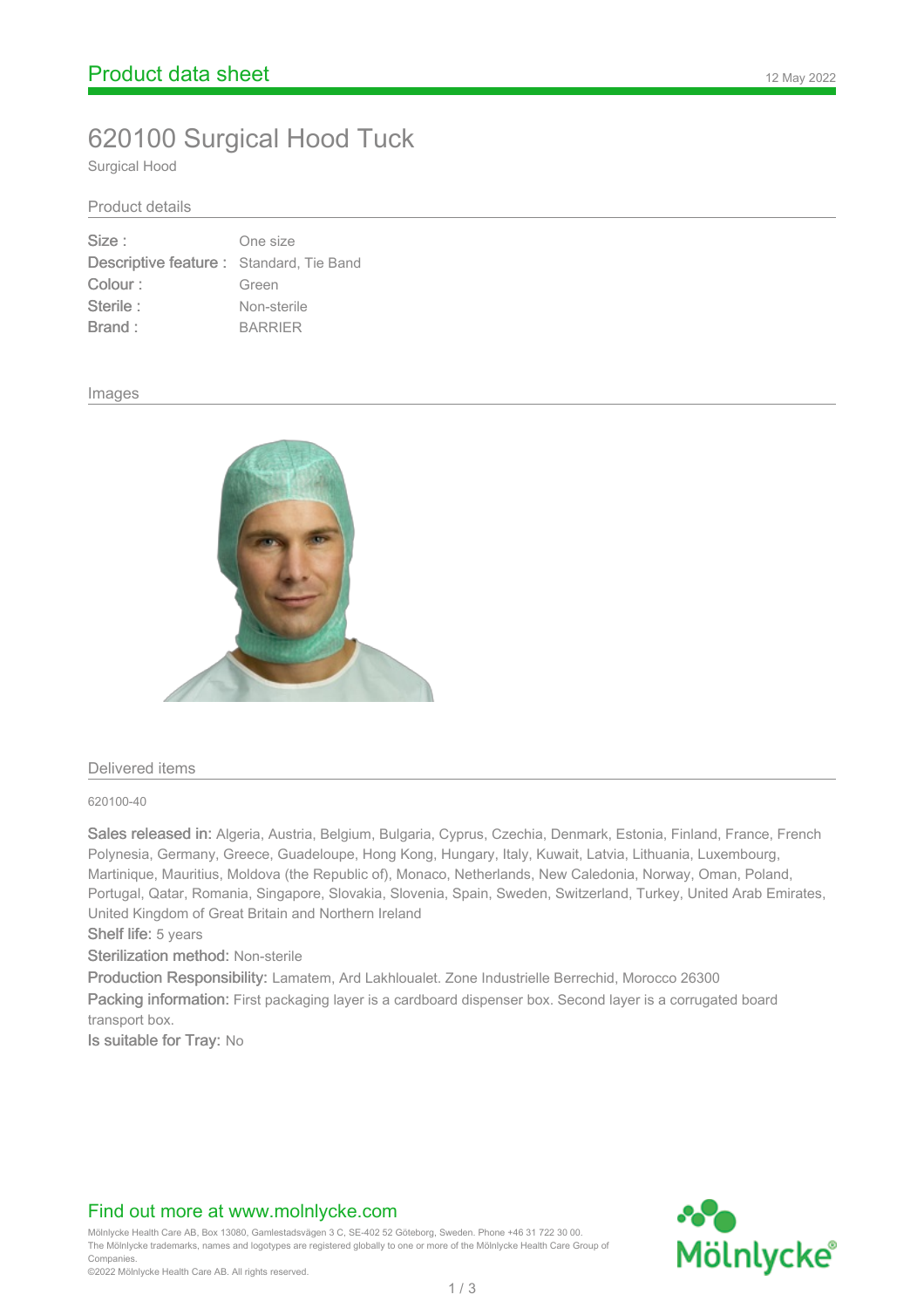# **Product data sheet** 12 May 2022

| <b>Packing level</b> | <b>Quantity</b> | DI            | GS1 Code / UDI- Width x Length x<br><b>Height</b> | Vol         | Weight gross /<br>net |
|----------------------|-----------------|---------------|---------------------------------------------------|-------------|-----------------------|
| Piece                |                 | 7323190257010 |                                                   |             |                       |
| Dispenser box        | 120             | 7323190221219 |                                                   |             |                       |
| Transport box        | 960             | 7323190221202 | 265x593x439 mm                                    | 69.0<br>dm3 | $6.3 / 4.8$ kg        |
| Pallet               | 23040           | 7323190221196 | 800x1200x1906 mm                                  |             | 176.7 / 115.2 kg      |

#### **Technical**

#### Dimension

| <b>Dimension reference</b> | <b>Dimension text</b> | <b>Dimension value</b> |
|----------------------------|-----------------------|------------------------|
| A                          | Length straps         | 62 cm                  |
| B                          | Length side piece     | 28 cm                  |
| C                          | Face length           | $17 \text{ cm}$        |
| $\Box$                     | Face width            | $9.5 \text{ cm}$       |
| Ε                          | Width tie-band        | 4 cm                   |
| F                          | Length top piece      | 25 cm                  |
| G                          | Width top piece       | $15 \text{ cm}$        |
| $\mathsf{H}$               | Height forehead       | 4 cm                   |

#### Disposal instructions

Non-hazardous waste used BARRIER products and sterility barriers should, in the majority of cases, be classified as non-hazardous waste. They contain high amounts of energy and are well suited for incineration. BARRIER products do not contain any hazardous substances that can leach out if the products are land filled. Transport boxes are designed to fit existing recovery systems. The new BARRIER packaging system complies with the Packaging Waste Directive of the European Union.

#### Storage instructions

Mölnlycke Health Care recommends that BARRIER products are stored under normal storage conditions. All layers of packaging should be kept intact until access to the underlying layers is needed. Storage facilities for products only protected by the sterility barrier should be kept under conditions where low level of particulate air contamination prevail, so that it would not constitute a risk to the patient when the package is opened and the product is used.

# Find out more at www.molnlycke.com

Mölnlycke Health Care AB, Box 13080, Gamlestadsvägen 3 C, SE-402 52 Göteborg, Sweden. Phone +46 31 722 30 00. The Mölnlycke trademarks, names and logotypes are registered globally to one or more of the Mölnlycke Health Care Group of **Companies** 

2 / 3